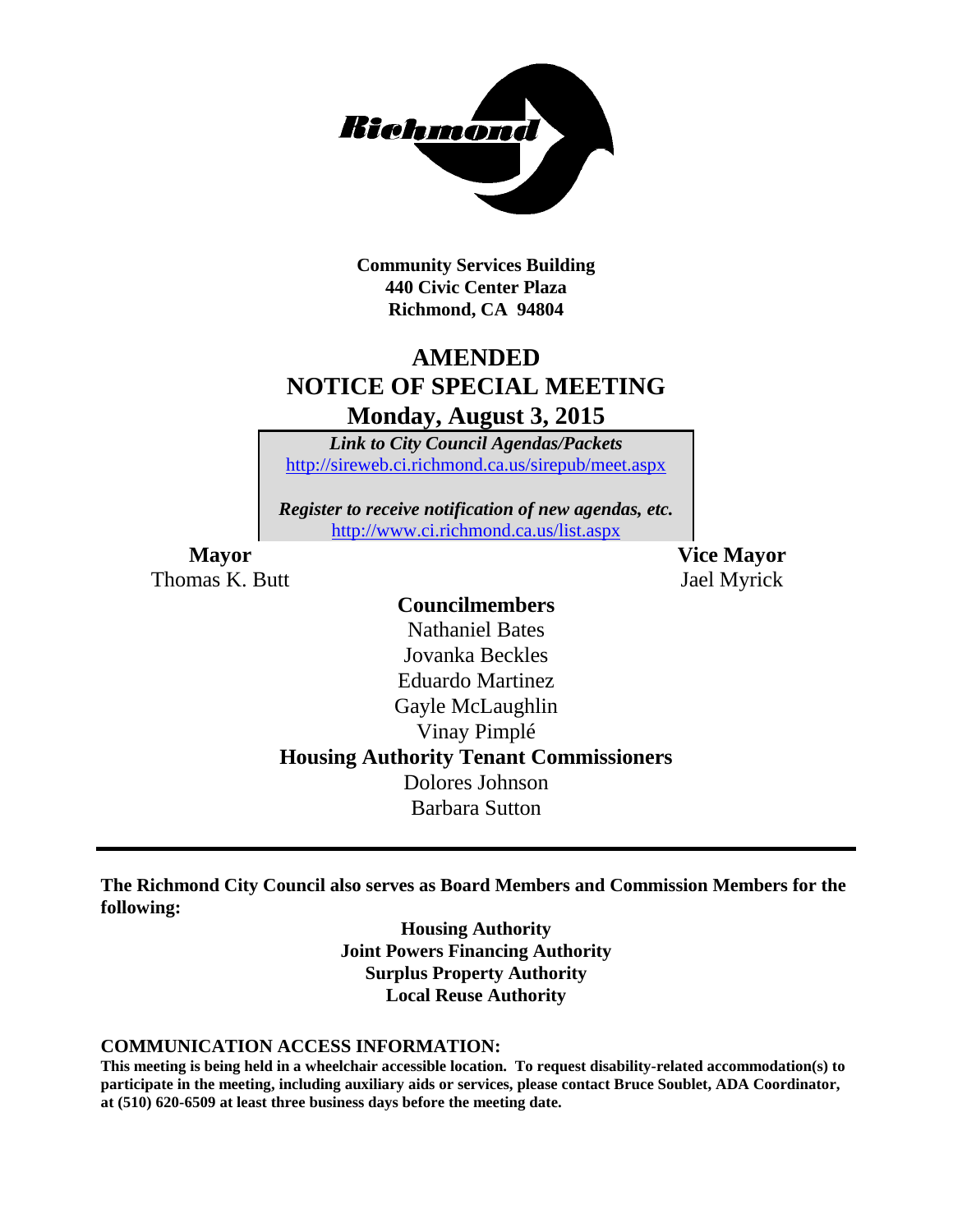# **MEETING PROCEDURES**

The City of Richmond encourages community participation at its City Council meetings and has established procedures that are intended to accommodate public input in a timely and time-sensitive way. As a courtesy to all members of the public who wish to participate in City Council meetings, please observe the following procedures:

**PUBLIC COMMENT ON AGENDA ITEMS:** Anyone who desires to address the City Council on items appearing on the agenda must complete and file a pink speaker's card with the City Clerk **prior** to the City Council's consideration of the item. Once the City Clerk has announced the item and discussion has commenced, no person shall be permitted to speak on the item other than those persons who have submitted their names to the City Clerk. Your name will be called when the item is announced for discussion. **Each speaker will be allowed TWO (2) MINUTES to address the City Council on NON-PUBLIC HEARING items listed on the agenda.**

**CONSENT CALENDAR:** Consent Calendar items are considered routine and will be enacted, approved or adopted by one motion unless a request for removal for discussion or explanation is received from the audience or the City Council. A member of the audience requesting to remove an item from the Consent Calendar must first complete a speaker's card and discuss the item with a City staff person who has knowledge of the subject material, prior to filing the card with the City Clerk and **prior to the City Council's consideration of Agenda Review.** An item removed from the Consent Calendar may be placed anywhere on the agenda following the City Council's agenda review.

**CONDUCT AT MEETINGS: Richmond City Council meetings are limited public forums during which the City strives to provide an open, safe atmosphere and promote robust public debate. Members of the public, however, must comply with state law, as well as the City's laws and procedures and may not actually disrupt the orderly conduct of these meetings. The public, for example, may not shout or use amplifying devices, must submit comment cards and speak during their allotted time, may not create a physical disturbance, may not speak on matters unrelated to issues within the jurisdiction of the City Council or the agenda item at hand, and may not cause immediate threats to public safety.** 

**CITY HARASSMENT POLICY: The City invites public comment and critique about its operations, including comment about the performance of its public officials and employees, at the public meetings of the City Council and boards and commissions. However, discriminatory or harassing comments about or in the presence of City employees, even comments by third parties, may create a hostile work environment, if severe or pervasive. The City prohibits harassment against an applicant, employee, or contractor on the basis of race, religious creed, color, national origin, ancestry, physical disability, medical condition, mental disability, marital status, sex (including pregnancy, childbirth, and related medical conditions), sexual orientation, gender identity, age or veteran status, or any other characteristic protected by federal, state or local law. In order to acknowledge the public's right to comment on City operations at public meetings, which could include comments that violate the City's harassment policy if such comments do not cause an actual disruption under the Council Rules and Procedures, while taking reasonable steps to protect City employees**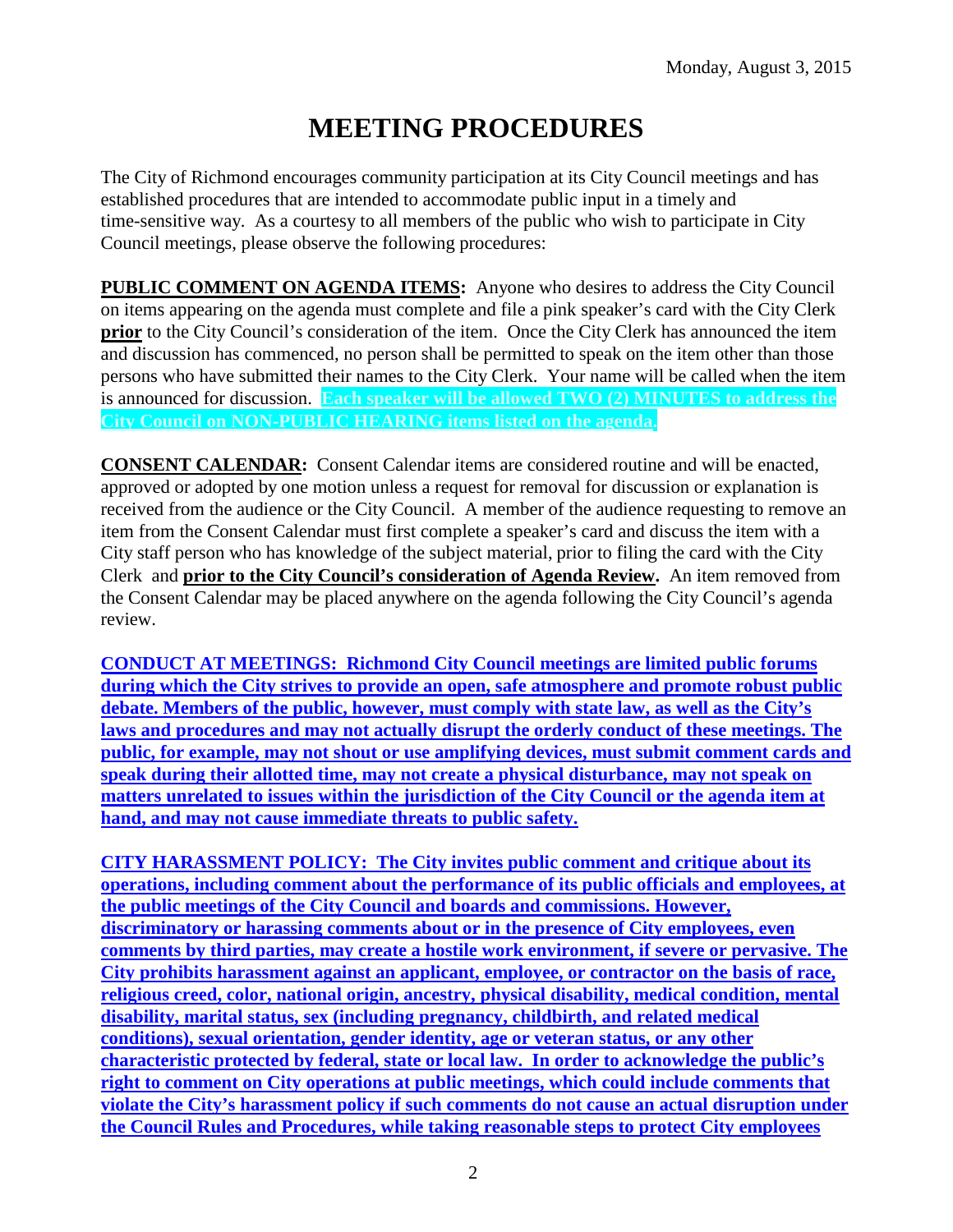**from discrimination and harassment, City Boards and Commissions shall adhere to the following procedures. If any person makes a harassing remark at a public meeting that violates the above City policy prohibiting harassment, the presiding officer of the meeting may, at the conclusion of the speaker's remarks and allotted time: (a) remind the public that the City's Policy Regarding Harassment of its Employees is contained in the written posted agenda; and (b) state that comments in violation of City policy are not condoned by the City and will play no role in City decisions. If any person makes a harassing remark at a public meeting that violates the above City policy, any City employee in the room who is offended by remarks violating the City's policy is excused from attendance at the meeting. No City employee is compelled to remain in attendance where it appears likely that speakers will make further harassing comments. If an employee leaves a City meeting for this reason, the presiding officer may send a designee to notify any offended employee who has left the meeting when those comments are likely concluded so that the employee may return to the meeting. The presiding officer may remind an employee or any council or board or commission member that he or she may leave the meeting if a remark violating the City's harassment policy is made. These procedures supplement the Council Rules and Procedures relating to disruption of orderly conduct at Council meetings.**

Any law enforcement officer on duty or whose service is commanded by the presiding officer shall be Sergeant-at-Arms of the Council meetings. He/she, or they, shall carry out all orders and instructions given by the presiding officer for the purpose of maintaining order and decorum at the Council meetings (City Council Rules of Procedure and Order Section III F, RMC Section 2.12.030).

**\*\*\*\*\*\*\*\*\*\*\*\*\*\*\*\*\*\*\*\*\*\*\*\*\*\*\*\*\*\*\*\*\*\*\*\*\*\*\*\*\*\*\*\*\*\*\*\*\*\*\*\*\*\*\*\*\*\***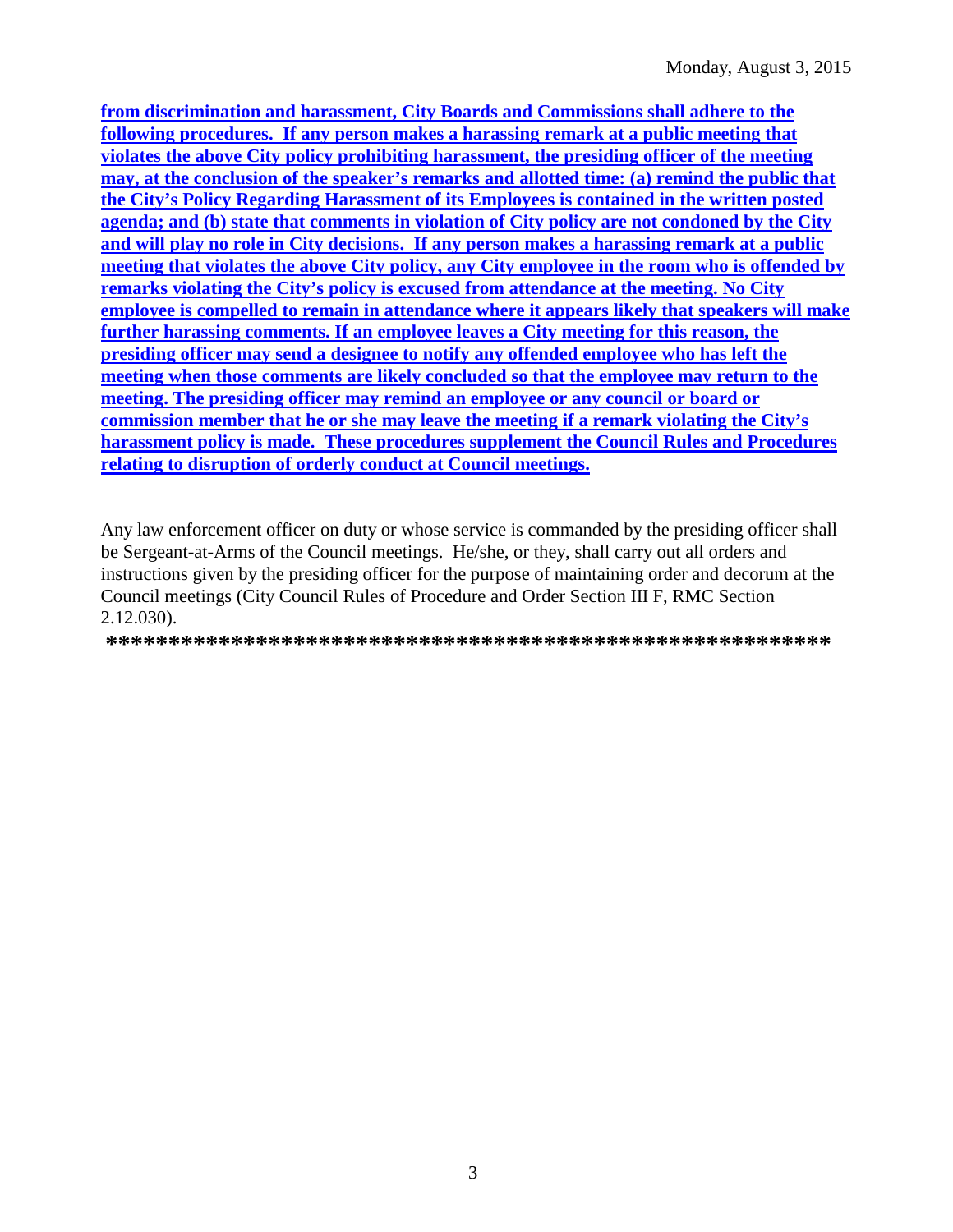## **OPEN SESSION TO HEAR PUBLIC COMMENT ON CLOSED SESSION ITEMS**

6:00 p.m.

- **A. ROLL CALL**
- **B. PUBLIC COMMENT**

#### **C. ADJOURN TO CLOSED SESSION**

### **CLOSED SESSION**

Shimada Room of the Community Services Building

#### **A. CITY COUNCIL**

**A-1.** CONFERENCE WITH LEGAL COUNSEL - ANTICIPATED LITIGATION (Initiation of litigation pursuant to Subdivision (c) of Government Code Section 54956.9):

One Case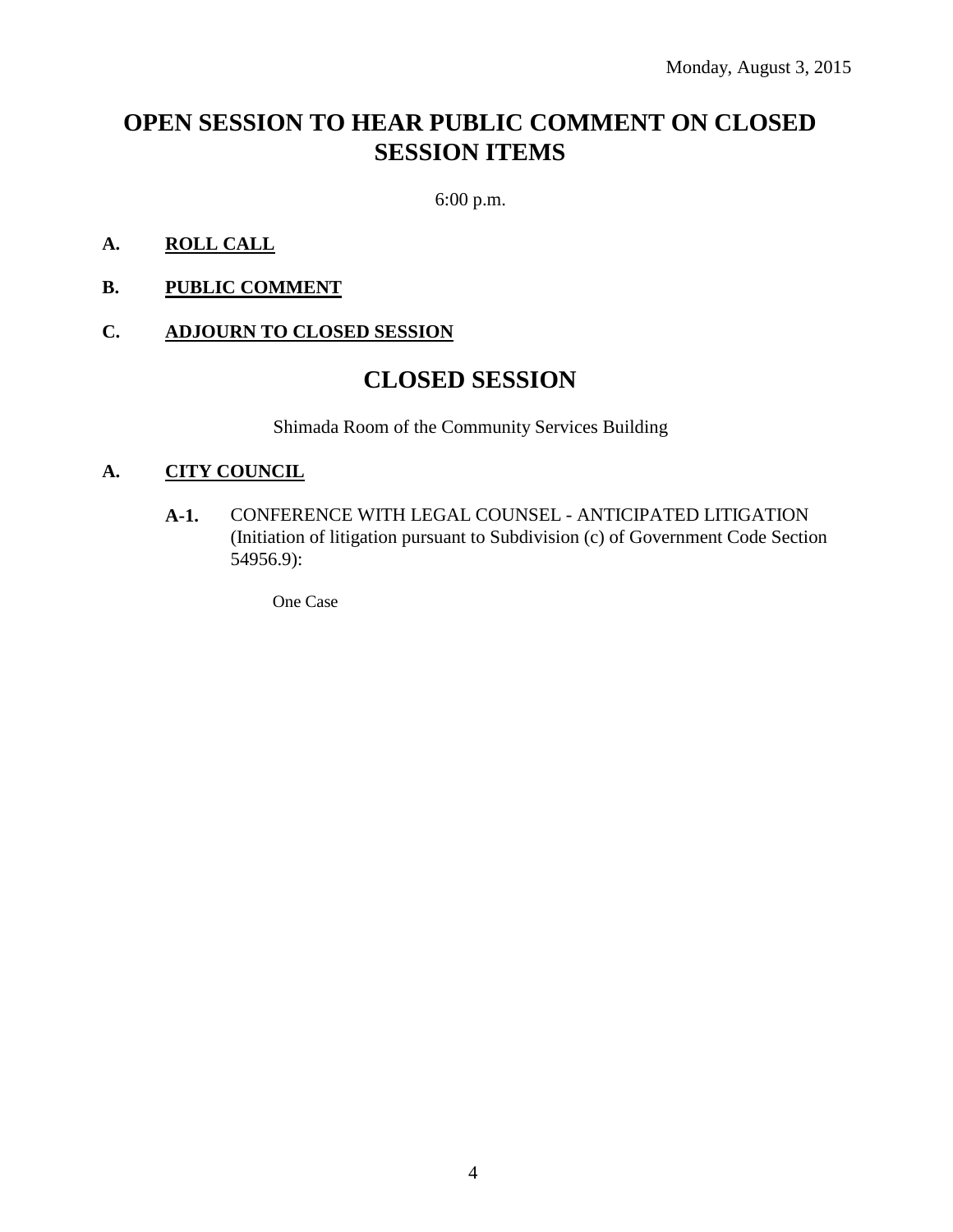### **SPECIAL MEETING OF THE RICHMOND CITY COUNCIL**

6:30 p.m.

#### **A. PLEDGE TO THE FLAG**

- **B. ROLL CALL**
- **C. STATEMENT OF CONFLICT OF INTEREST**
- **D. AGENDA REVIEW**

#### **E. PRESENTATIONS, PROCLAMATIONS, AND COMMENDATIONS**

**E-1.** PRESENT a proclamation recognizing David Del Simone for years of public service and accomplishments in the City of Richmond - Mayor Tom Butt (620- 6503).

#### **F. REPORT FROM THE CITY ATTORNEY OF FINAL DECISIONS MADE DURING CLOSED SESSION**

#### **G. ITEMS CONTINUED FROM PREVIOUS MEETINGS**

#### **Continued Consent Calendar**

**G-2.** APPROVE a reimbursement agreement with the Richmond Museum Association to complete all necessary improvements necessary to relocate the SS Red Oak Victory from berth 6A to Graving Basin Number 1 and then to Graving Basin Number 5 in an amount not to exceed \$350,000 - Port (Jim Matzorkis/Lucy Zhou 215-4600). **This item was continued from the July 28, 2015, meeting.**

#### **Continued Public Hearings**

- **G-3.** ADOPT a resolution authorizing the City of Richmond to levy special assessments against certain properties having unpaid invoices related to administrative citations, nuisance abatement costs, and foreclosure ordinance fines pursuant to Richmond Municipal Code Chapters 9.22, 6.38, 9.50 and 2.63 - Police Department (Chief Chris Magnus 621-1802). **This item was continued from the July 21, 2015 and July 28, 2015, meetings.**
- **G-4.** ADOPT a resolution approving a report of sewer service charges for FY2015/16, and allowing for the sanitary and stormwater fees to be collected on the annual 2015-2016 tax rolls - Utilities Department (Mary Phelps 621-1269). **This item was continued from the July 28, 2015, meeting.**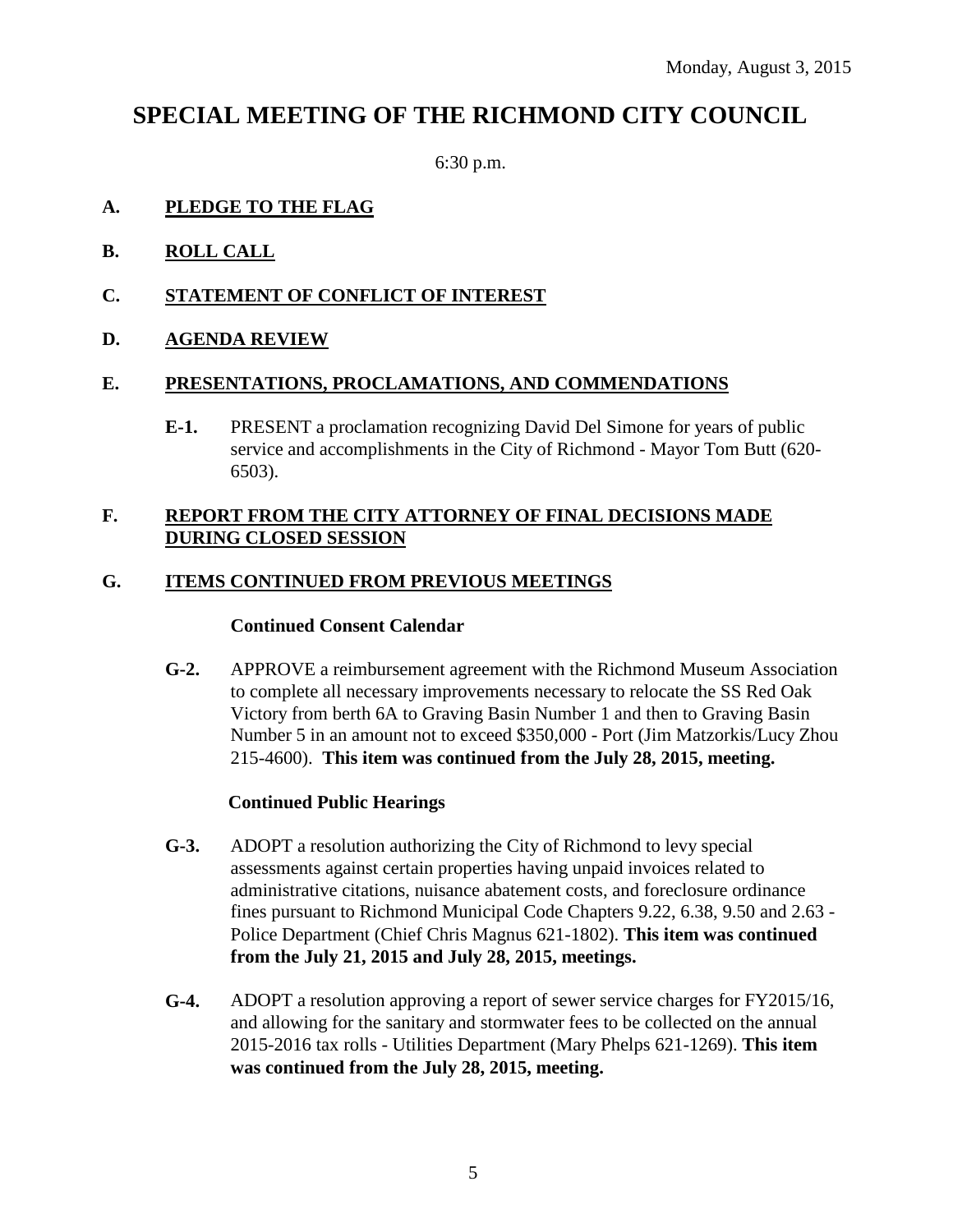#### **Continued Ordinances**

- **G-5.** ADOPT an ordinance (second reading) amending the Richmond Municipal Code to establish Rent Control plus Just Cause for Eviction and AUTHORIZE the City Manager to enter into contracts, including sole source contracts, to implement the ordinance in an amount not to exceed \$100,000 - City Manager's Office (Bill Lindsay 620-6512). **This item was continued from the July 28, 2015, meeting.**
- **G-6.** INTRODUCE an ordinance (first reading) amending Richmond Municipal Code Article VI, Building Regulations by adding a new Chapter 6.47, Permit Process for Small Residential Rooftop Solar Systems, implementing provisions of AB 2188 by creating an expedited, streamlined permitting process for small residential rooftop solar systems - Planning and Building Services Department (Richard Mitchell 307-8159). **This item was continued from the July 21, 2015 and July 28, 2015, meetings.**
- **G-7.** INTRODUCE an ordinance (first reading) of the City Council of the City of Richmond repealing Article III, Chapter 3.40 of the Richmond Municipal Code pertaining to the Community Development Commission - Mayor Tom Butt (620- 6503). **This item was continued from the July 21, 2015 and July 28, 2015, meetings.**

#### **Continued Study and Action Session**

- **G-8.** RECEIVE a report from the city manager and city clerk on ideas to produce the City Council agenda packet earlier than its current Friday production prior to the regularly scheduled Tuesday City Council meeting, and provide direction to staff- City Manager's Office (Bill Lindsay 620-6512). **This item was continued from the July 28, 2015, meeting.**
- **G-9.** (1) RECEIVE a presentation on the proposed 10-year Environmental and Community Investment Agreement (ECIA) budget; (2) ADOPT a resolution revising the ECIA budget for FY 2015-16; (3) AUTHORIZE the City Manager to enter into an agreement with Chevron to establish an administrative plan for the Richmond Promise consistent with the guidelines of the ECIA; and (4) AUTHORIZE the City Manager to enter administrative service contracts as required to ensure the scholarship is available to seniors graduating in 2016 - City Manager's Office (Bill Lindsay 620-6512). **This item was continued from the July 28, 2015, meeting.**